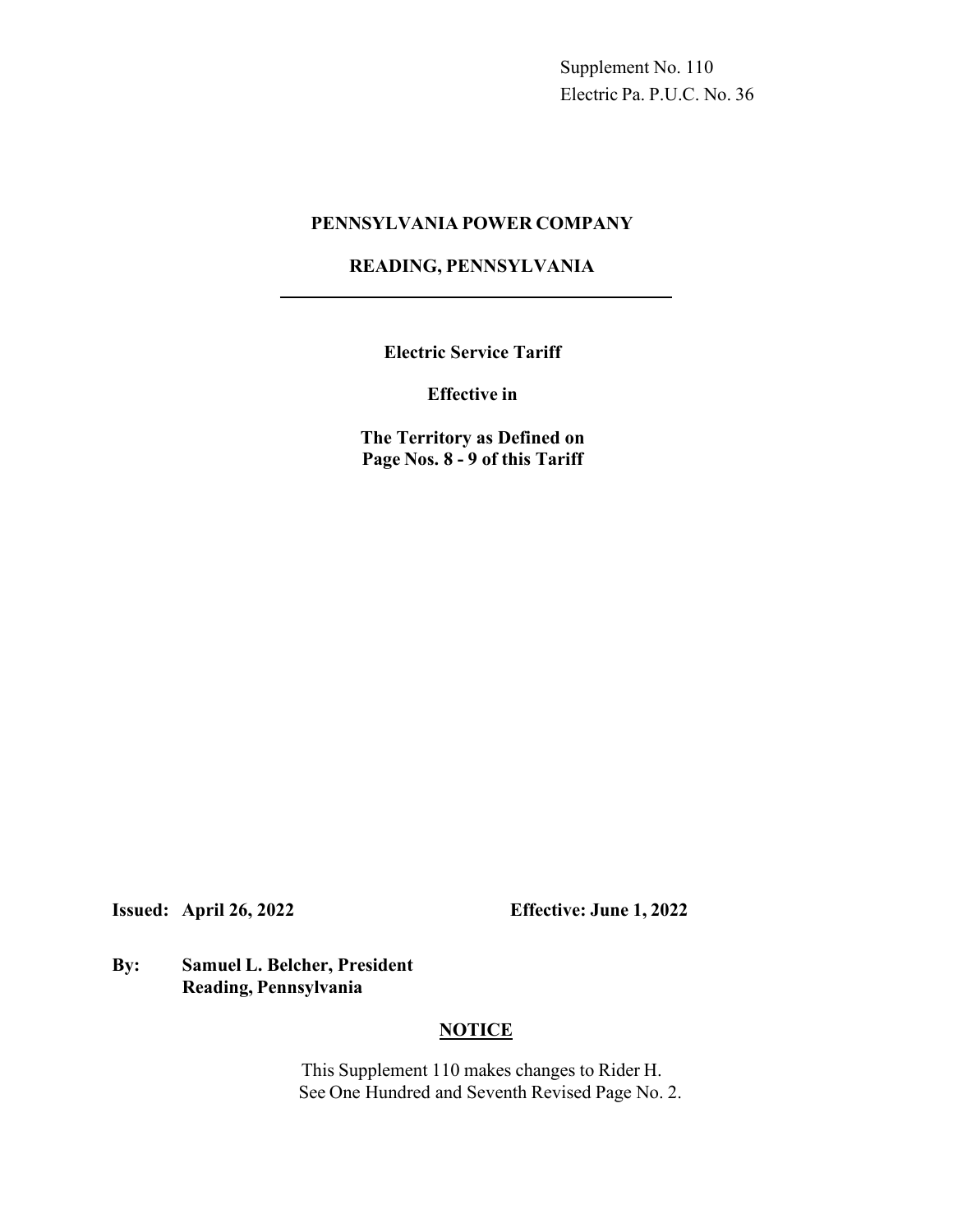One Hundred and Seventh Revised Page 2 Superseding One Hundred and Sixth Revised Page 2

# **LIST OF MODIFICATIONS**

# **Riders**

Rider H – Price to Compare Default Service Rate Rider rates have been changed and increased (See Thirty-Third Revised Page 123).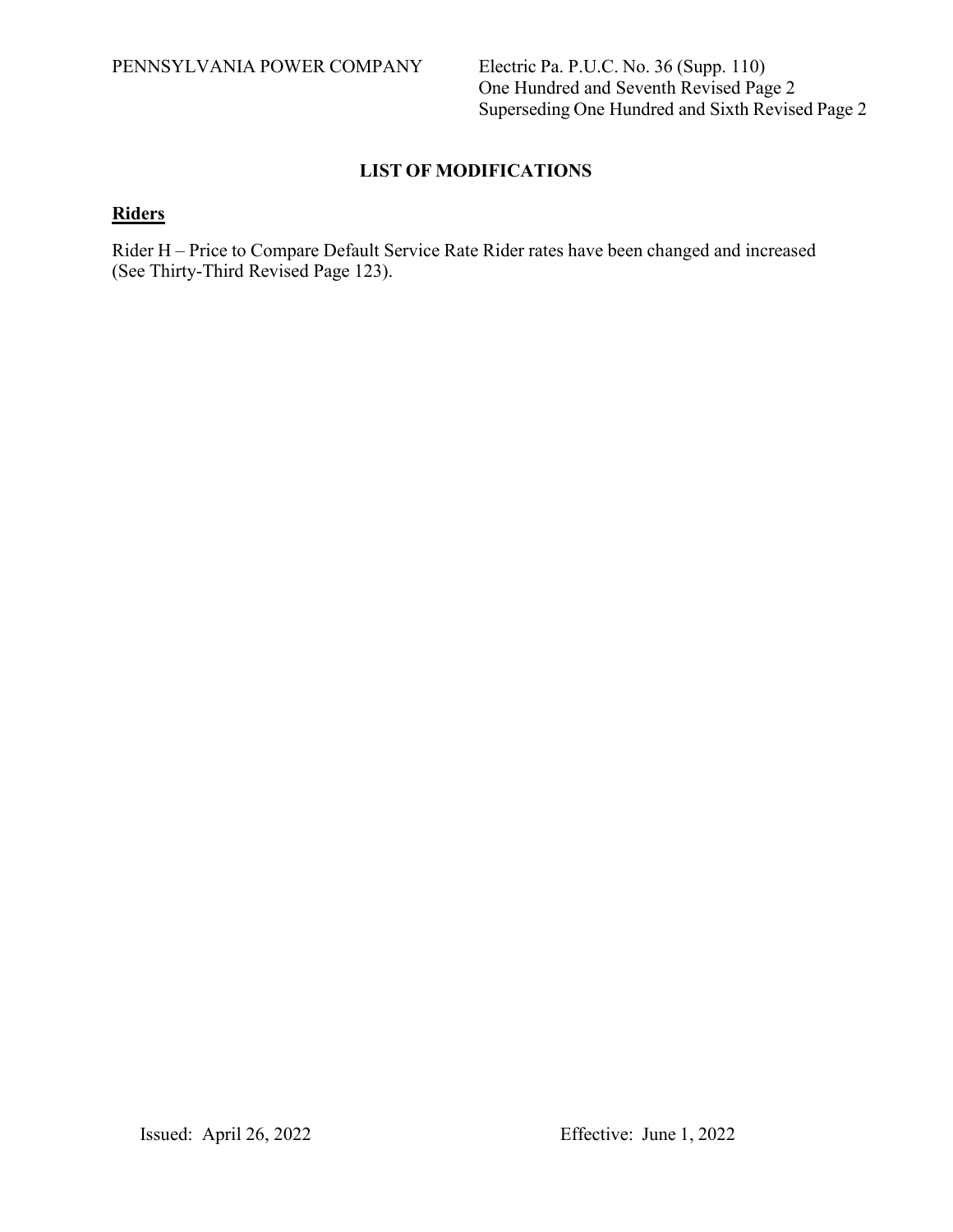PENNSYLVANIA POWER COMPANY Electric Pa P.U.C. No. 36 (Supp. 110)

Thirty-Third Revised Page 123 Superseding Thirty-Second Revised Page 123

## RIDERS

## RIDER H PRICE TO COMPARE DEFAULT SERVICE RATE RIDER

A Price to Compare Default Service Rate ("PTC<sub>Default</sub>") shall be applied to each kWh of Default Service that Penn Power delivers to Customers under this rider as determined to the nearest one-thousandth of a cent per kWh. The  $\text{PTC}_{\text{Default}}$  rate shall be billed to Customers receiving Default Service from the Company under this rider. The rates shall be calculated according to the provisions of this rider.

For service rendered June 1, 2022 through August 31, 2022 the PTC<sub>Default</sub> rates billed by Customer Class are as follows:

Commercial Customer Class (Rate GS (excluding Special Rate GSDS), Rate GM (PTC), Rate PNP, PLS, SV, SVD, SM and LED):

\$0.12533 per kWh.

Residential Customer Class (Rate RS and Rate GS – Volunteer Fire Company, Non-Profit Ambulance Service, Rescue Squad and Senior Center Service Rate):

\$0.08694 per kWh

(C) Change (I) Increase (I)

(C)

(I)